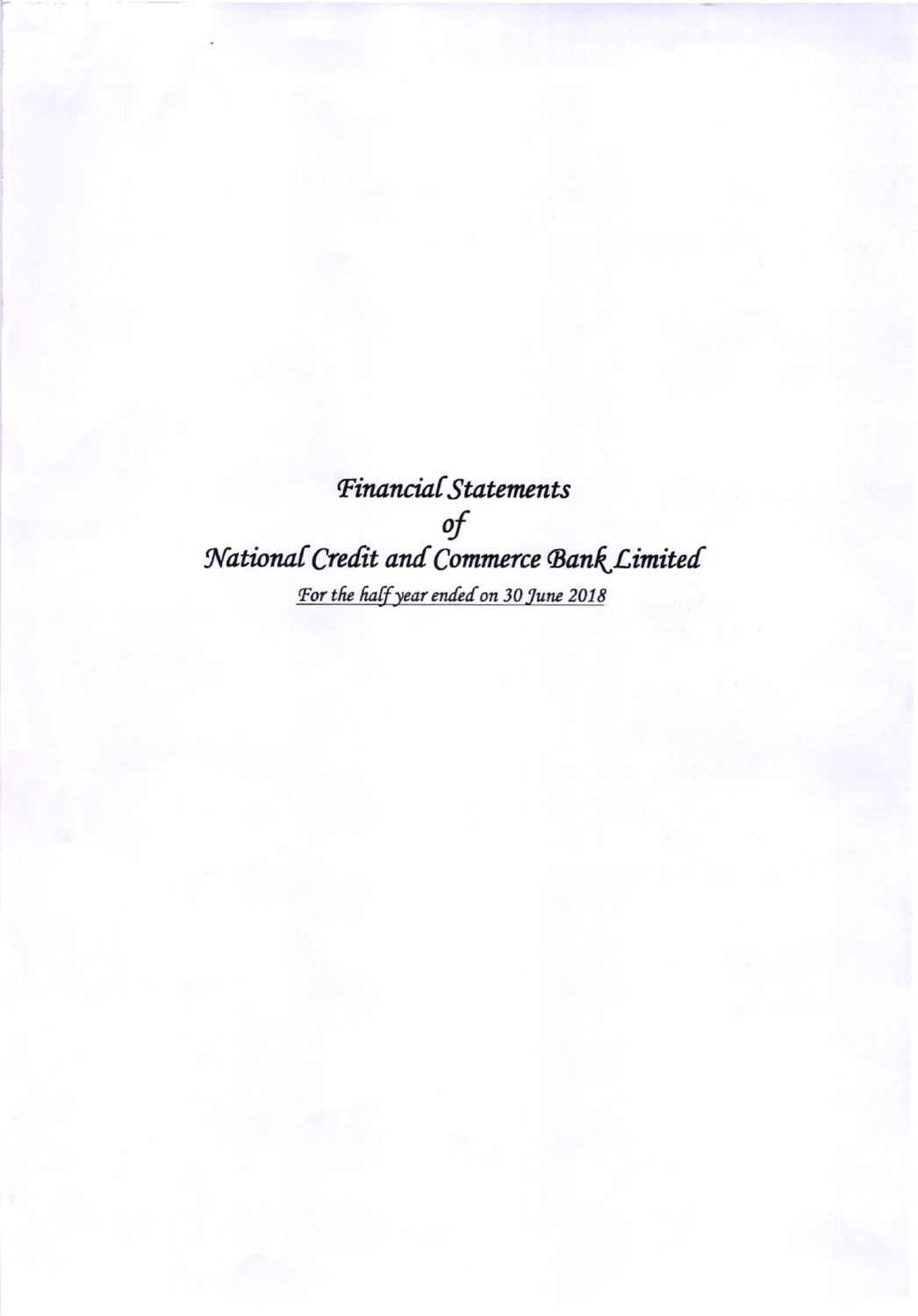## National Credit and Commerce Bank Limited and its Subsidiaries Consolidated Balance Sheet (Un-audited)

As on 30 June 2018

| <b>PROPERTY AND ASSETS</b>                                     |             | 30 June 2018<br><b>Taka</b>       | 31 December 2017<br><b>Taka</b> |
|----------------------------------------------------------------|-------------|-----------------------------------|---------------------------------|
|                                                                | <b>Note</b> |                                   |                                 |
| Cash                                                           | 3(a)        | 13,244,175,443                    | 12,396,577,641                  |
| In hand (including foreign currencies)                         |             | 1,927,692,207                     | 1,610,360,438                   |
| Balance with Bangladesh Bank and its agent bank (s)            |             | 11,316,483,236                    | 10,786,217,203                  |
| (including foreign currencies)                                 |             |                                   |                                 |
| Balance with other banks and financial institutions            | 4(a)        | 8,024,243,185                     | 4,347,764,755                   |
| In Bangladesh                                                  |             | 7,714,576,334                     | 3,802,361,654                   |
| Outside Bangladesh                                             |             | 309,666,851                       | 545,403,101                     |
| Money at call and short notice                                 | 5           | 4,100,000,000                     | 270,000,000                     |
| <b>Investments</b>                                             | 6(a)        | 33,928,721,371                    | 29,547,448,858                  |
| Government                                                     |             | 29,125,201,442                    | 27,627,054,779                  |
| Others                                                         |             | 4,803,519,929                     | 1,920,394,079                   |
| Loans and advances                                             | 7(a)        | 164,647,595,253                   | 149,633,833,880                 |
| Loans, cash credits, overdrafts, etc.                          |             | 160,769,496,747                   | 142,947,896,909                 |
| Bills purchased & discounted                                   |             | 3,878,098,506                     | 6,685,936,971                   |
|                                                                |             |                                   |                                 |
| Fixed assets including premises, furnitures and fixtures       | 8(a)        | 2,638,758,477                     | 2,498,962,078                   |
| <b>Other assets</b>                                            | 9(a)        | 5,857,771,266                     | 4,951,110,724                   |
| <b>Non-banking assets</b>                                      |             |                                   |                                 |
| <b>TOTAL ASSETS</b>                                            |             | 232,441,264,995                   | 203,645,697,936                 |
| <b>LIABILITIES AND CAPITAL</b>                                 |             |                                   |                                 |
| <b>Liabilities</b>                                             |             |                                   |                                 |
| Borrowings from other banks, financial institutions and agents | 10(a)       | 10,228,762,845                    | 9,104,809,698                   |
| <b>Subordinated Bonds</b>                                      |             | 4,000,000,000                     |                                 |
| Other Borrowings                                               |             | 6,228,762,845                     | 9,104,809,698                   |
| <b>Deposits and other accounts</b>                             |             | 11 (a) 185,018,404,700            | 159,837,231,522                 |
| Current deposits and other accounts                            |             | 18,553,150,347                    | 14,325,863,216                  |
| Bills payable                                                  |             | 8,019,328,276                     | 4,620,026,292                   |
| Savings bank deposits                                          |             | 20,674,628,774                    | 21,002,021,411                  |
| Fixed deposits                                                 |             | 84,473,758,205                    | 69,549,270,735                  |
| Term deposits                                                  |             | 53,297,539,098                    | 50,340,049,868                  |
| <b>Other liabilities</b>                                       | 12(a)       | 19,194,263,989                    | 17,518,625,455                  |
| <b>TOTAL LIABILITIES</b>                                       |             | 214,441,431,534                   | 186,460,666,675                 |
|                                                                |             |                                   |                                 |
| Shareholders' equity                                           |             |                                   |                                 |
| Paid up capital                                                | 13.2        | 8,832,180,030                     | 8,832,180,030                   |
| Statutory reserve                                              | 14          | 6,909,087,789                     | 6,545,223,669                   |
| General reserve                                                | 15          | 10,162,348                        | 10,162,348                      |
| Non-controlling (Minority) interest                            | 13.3        | 206                               | 209                             |
| Other reserve including assets revaluation reserve             | 16          | 464,135,797                       | 533, 517, 737                   |
| Foreign currency translation gain/(loss)                       | 18.3        | 712,473                           | 1,862,174                       |
| Surplus in profit and loss account                             | 18(a)       | 1,783,554,818                     | 1,262,085,095<br>17,185,031,261 |
| TOTAL SHAREHOLDERS' EQUITY                                     |             | 17,999,833,461<br>232,441,264,995 | 203,645,697,936                 |
| TOTAL LIABILITIES AND SHAREHOLDERS' EQUITY                     |             |                                   |                                 |
| NET ASSETS VALUE PER SHARE                                     |             | 20.38                             | 19.46                           |



1